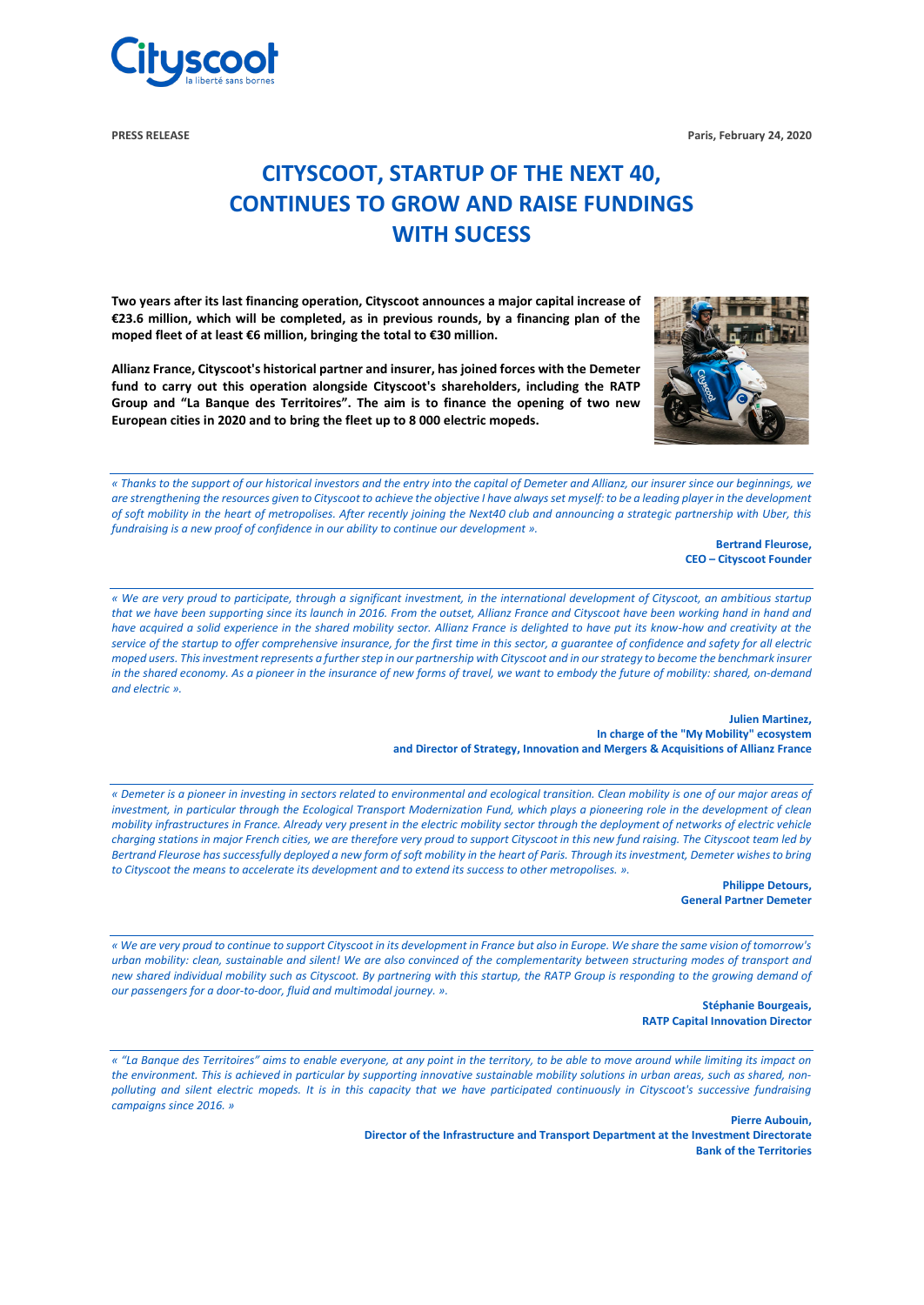

#### **MORE CITIES AND MORE MOPEDS IN 2020: A RESPONSABLE EXPANSION**

Cityscoot has always **strived to control its expansion with a gradual and well-considered approach, in consultation with the municipalities and local authorities.**

Since its **launch in Paris in June 2016,** a fleet of **7,000 electric mopeds** has been **gradually deploye**d in Paris and fifteen neighboring municipalities, in Nice, Milan and Rome.

**Barcelona will be the next European city** to welcome the service, starting in May **2020.**

### **ALMOST 10 000 000 JOURNEYS MADE!**

In Paris, the service has already convinced **180 000 users** making **15 000 to 25 000 daily rides** with an average duration of 15 minutes for 4.5 km travelled.

The fundraising was orchestrated by the investment bank **Avolta Partners**, in close collaboration with the consulting firm **Lenzo Partners** and the law firm **Reinhart Marville Torre.**

## **About**

#### **Cityscoot**

A private company created in March 2014 and a member of the Next40 since 2019, Cityscoot launched its service in Paris (June 2016), Nice (July 2017), Milan (January 2019) and Rome (July 2019). With nearly 400 employees recruited on permanent contracts in four years. Cityscoot is today one of the most job-creating startups in France. The entire technological chain essential for the operation of the service is the property of Cityscoot. The mopeds, the main batteries and their range extenders are manufactured in Europe (respectively in Poland, Germany and France). Cityscoot is a member of France Digital, AVEM, AVERE and the Pole of competitivitý MOV'EO. **www.cityscoot.eu**

#### **Allianz**

Allianz, a global player and European leader in insurance, offers a comprehensive range of products and services covering all the insurance, assistance and financial services needs of individuals, professionals, companies and local authorities. With nearly 142 000 employees worldwide, Allianz is present in more than 80 countries, serving 92 million customers.

A generalist insurer, specialist in wealth management and social protection, Allianz France relies on the wealth of its expertise and the dynamism of its 9 000 employees in France. Nearly 7 000 commercial intermediaries, agents, advisors, brokers and partners advise and support 5.5 million customers who place their trust in Allianz France. **www.allianz.fr**

#### **Demeter**

Demeter is a major European private equity player for the energy and ecological transition. Its funds invest from €1m to €30m to support companies in the sector at all stages of their development: innovative start-ups, high-growth SMEs and ETIs and infrastructure projects. The Demeter team has 40 people based in Paris, Lyon, Grenoble, Metz, Madrid and Münster and manages €1 billion. The team has made 180 investments in 14 years. **[www.demeter-im.com](http://www.demeter-im.com/)**

# **RATP Company**

With 16 million journeys every day worldwide, the RATP group is one of the world leaders in urban transport. Operating in 12 countries and on 4 continents through its subsidiary RATP DEV, the Group operates 8 modes of transport on a daily basis (metro, urban and intercity buses, tramway, rail, sightseeing, cable, maritime shuttle, transport on demand). It is also present throughout the new mobility chain, in partnership in 5 other modes (electric moped, car-sharing, intelligent parking, carpooling and autonomous shuttle).

A renowned expert in both infrastructure management and engineering, the Group also offers, through its subsidiaries, a wide range of urban services in the areas of property management and engineering, retail space operation, fiber optics, customized passenger information and innovative ticketing solutions. In Ile-de-France, RATP has been operating one of the densest multimodal networks in the world for more than 70 years.

Through its 63 000 employees, the RATP group designs, implements and brings to life innovative mobility solutions and services on a daily basis for a sustainable and more humane city. **[www.ratp.fr](http://www.demeter-im.com/)**

# **La Banque des Territoires**

Created in 2018, "La Banque des Territoires" is one of the five business lines of Caisse des Dépôts. It brings together within the same structure the internal expertise for local and regional authorities. As a single client gateway, it offers tailored advisory and financing solutions in loans and investments to meet the needs of local authorities, social housing organizations, local public enterprises and the legal professions. It is aimed at all territories, from rural areas to metropolitan areas, with the ambition to fight against social inequalities and territorial fractures. "La Banque des Territoires" is deployed in the 16 regional divisions and 35 territorial offices of Caisse des Dépôts in order to be better identified with its customers and to be as close as possible to them. **[www.banquedesterritoires.fr](http://www.banquedesterritoires.fr/)**